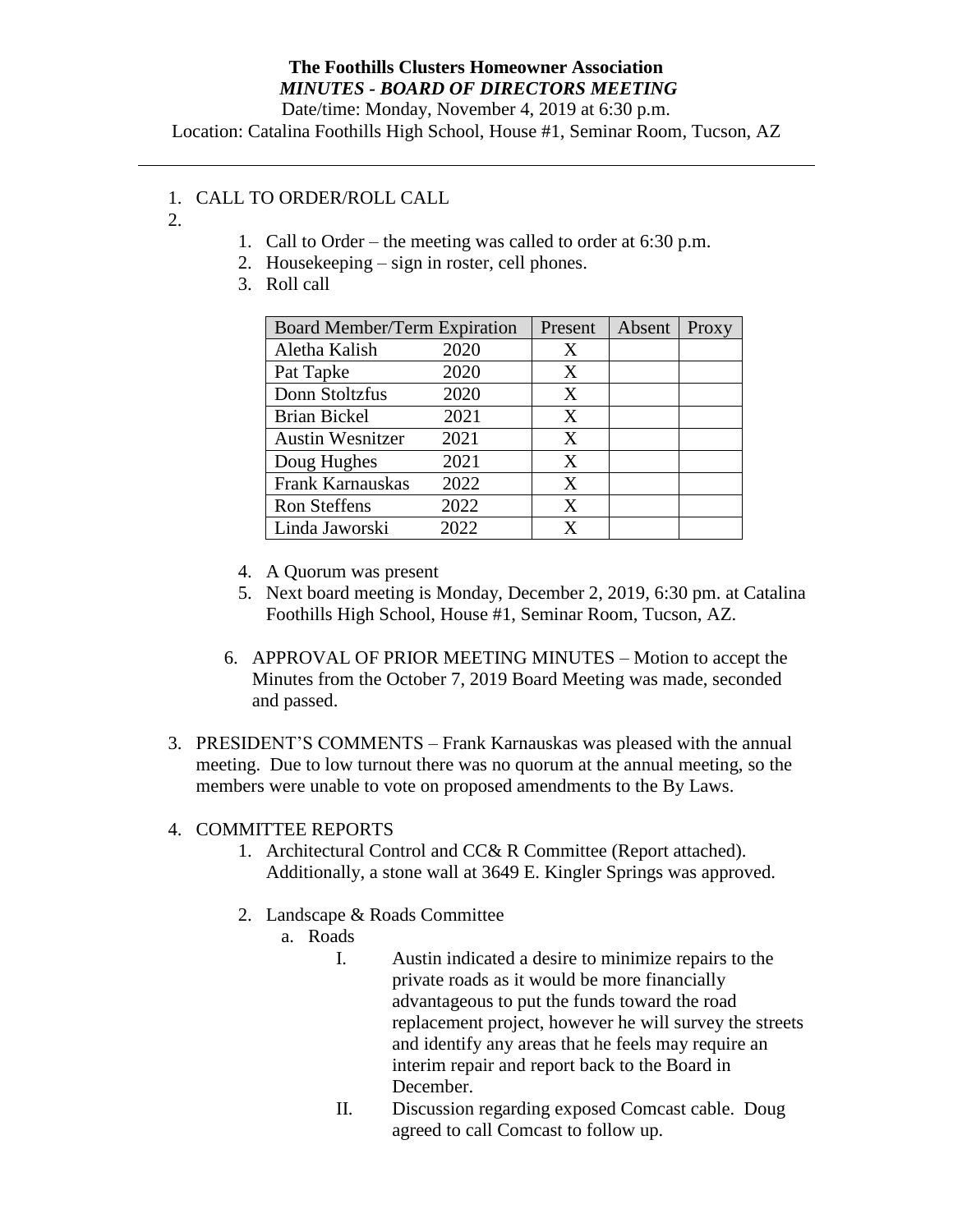- III. A member reported that the lights are out at the east end of the Skyline entrance. Austin will follow up.
- IV. The Pima County Transportation Department Advisory Committee makes recommendations related to where county funds are spent on transportation improvement, operations and maintenance in Pima County. Their meetings are open to the public and HOA representatives are welcome. Brian attended the October meeting and will attend the November meeting.
- b. Landscape Austin reported that the Association has no contract with Basham Landscaping and all work requires a sign off. Austin plans to use Basham's for the January 2020 clean up then he will arrange with three contractors to give proposals for any future work. No report regarding problem with century plants – one near Marshall Gulch and one on Ventana Canyon – reported by homeowner at the October meeting.
- 3. Business Process Committee See Caliber sample reports attached.
- 4. Communications Committee Frank will set up an email account for Linda Jaworski and update the website.
- 5. Finance Committee
	- i. Brian provided the following reports from both Quick Books and Caliber: The Balance Sheet as of October 31, 2019, A/R Aging Summary as of October 31, 2019 and the Transaction List by Date for October 2019. The reports were reviewed, and copies are attached.
	- ii. Copies of the 2019 and 2020 Budget were presented at the annual meeting (copies are attached). Changes to the 2020 budget were discussed and Brian will Brian will resend the Budget to the Board for review prior to the December meeting to be voted on at the December meeting.
	- iii. Motion to increase the annual assessment by 5% to \$274 was made, seconded and passed.
- 6. Welcoming Committee
	- a. The welcoming committee delivered one welcome packet in October and has two other new homeowners to contact. Brian provided a Caliber report indicating that two additional homes have had ownership changes. The welcoming committee will follow up. Val and Barb Clemens attended the Board meeting and introduced themselves as new homeowners in the subdivision.

## 5. OLD BUSINESS –

a. 2020 Plan of Action – Table until December meeting.